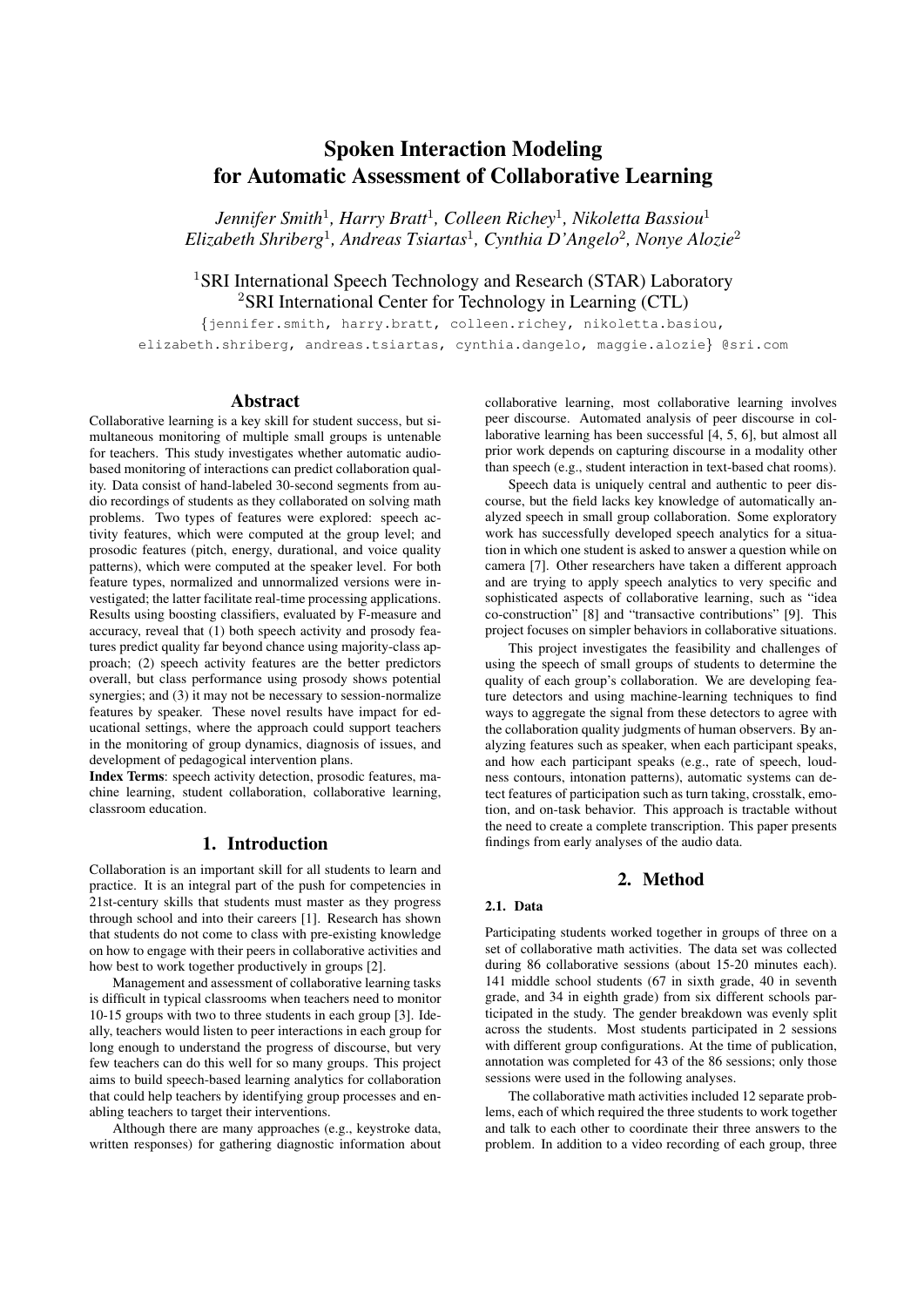audio files were recorded from individual noise-cancelling microphones worn by students. These audio files were divided into segments that corresponded to the time the group spent on a particular math problem (items). The items were further divided into 30 second segments (windows). The last window of an item may be less than 30 seconds, depending on the length of the item. Approximately 25% of the windows were less than 30 seconds. Any windows less than 5 seconds long were discarded.

We used a subset of the corpus, comprised of 43 annotated sessions in which there were a total of 472 items and 1945 windows. The number of items per session varies (mean = 11.05, standard deviation  $= 3.69$ ) because the groups of students completed a varying number of math problems and some groups went back to previously completed problems and worked on them again. Due to its dependence on both the number of items completed and item lengths, the number of windows per session varies even more (mean  $= 44.23$ , standard deviation  $= 10.28$ ).

A team of five human judges, all education researchers, annotated the data at both the item and window level. All judges underwent training on the coding scheme and went through a calibration process to ensure reliability among them. After training, the average of the Cohen's kappa score for each pair of judges across four sessions was 0.612. During the annotation process, we selected additional calibration instances to ensure against significant drift on the application of the codes. All disagreements were discussed by the human judges and a final code was assigned.

Judges assigned one of four collaboration quality codes (Q codes) to both the items and the windows. The Q codes represented the degree to which the three students were collectively engaging in good collaboration. Importantly, the codes depend not on how much each student spoke, but whether and how much each student was engaged intellectually in the group problem solving. More successful collaboration occurs when students engage each others' thinking [10]. In other words, the collaboration quality codes differentiated between simple engagement (whether or not students were talking and paying attention) and intellectual engagement (whether or not the students were engaged in actively solving the problem at hand). The judges used both the audio and video recordings to make their decisions.

In descending order of collaboration quality, the four Q codes are defined as:

- · Good Collaboration: All three students are working together and intellectually contributing to problem solving.
- · Out in the Cold: Two students are working together, but the third is either not contributing or is being ignored.
- · Follow the Leader: One student is taking the intellectual lead on solving the problem and is not bringing in others.
- · Not Collaborating: No students are actively contributing to solving the problem; each is either off-task, or working independently.

Additionally, if students did not have an opportunity to collaborate (e.g., they were waiting for technical help), then the window was coded as not applicable (N/A). All items and windows coded as (N/A) were discarded from the data set. 435 items and 1623 windows remained. The Q codes are well distributed at both the item and window level, as seen in Table 1.

Table 1: *Distributions of the Q Codes.*

|              | Good | Cold | Follow | Not  |
|--------------|------|------|--------|------|
| Item Level   | 0.39 | 0.24 | 0.22   | 0.15 |
| Window Level | 0.32 | 0.28 |        | 0.18 |

## 2.2. Features

#### *2.2.1. Speech activity features by group*

To extract segmental and durational information from the speech signal, we used a Speech Activity Detection (SAD) system to identify the speech regions and exclude the silent and noisy regions. Our data collection and experimental setup allowed students to speak freely. This freedom resulted in audio recordings with overlapping speech from the three student participants.

To solve this problem, we used a SAD system based on speech variability  $[11, 12]$  and ran the system independently on each of the three student channels. Finally, we used a speech variability threshold optimized on a small set of four samples. The thresholded output on each audio channel was used to identify the student-specific speech signal and eliminate the noise, silence or cross-talk regions.

Features derived from SAD output capture information about the number, duration, and location of speech regions. They are thus related to features used in studies of dominance in multiparty meetings, [13, 14], although the features we used differ in details. We used the SAD output to create several duration-related statistics: total duration of speech for each student (Total Durations 1, 2 and 3); the duration in which each student was the only speaker (Solo Durations 1, 2 and 3); the duration in which each pair of students spoke simultaneously (Overlap Durations 1-2, 1-3 and 2-3); the duration in which all students spoke simultaneously (All Duration); and the duration in which all students were silent (No Duration).

Two of the SAD-derived statistics (All Duration and No Duration) characterize the group as a whole and were used directly as group-level features. The remaining sets of statistics (three each for Total, Solo and Overlap Durations) characterize SAD activity for individual speakers (or speaker pairs for Overlap Durations). To obtain group-level features for each set, we first converted the three statistics comprising each set to proportions  $(p_i)$  by dividing them by their sum. We then characterized the distribution of each set using Shannon entropy [15]:

$$
\sum_{i=1}^{n} p_i \log_2\left(\frac{1}{p_i}\right) \tag{1}
$$

Here  $n$  is 3 as there are 3 speaker-level measurements per set. A maximum value ( $log_2 3 \approx 1.585$ ) indicates a window during which all three students (or overlapping pairs) are speaking equally, and a minimum value (0) indicates a window during which only one of the students (or overlapping pairs) speaks.

We used two versions of the SAD-derived features in analysis: raw values and group-normalized values. Features were normalized because speakers bring idiosyncratic SAD habits to the group. Normalized SAD features emphasize relative changes over the analysis windows; unnormalized features do not. We normalized by subtracting the mean of each feature across each session.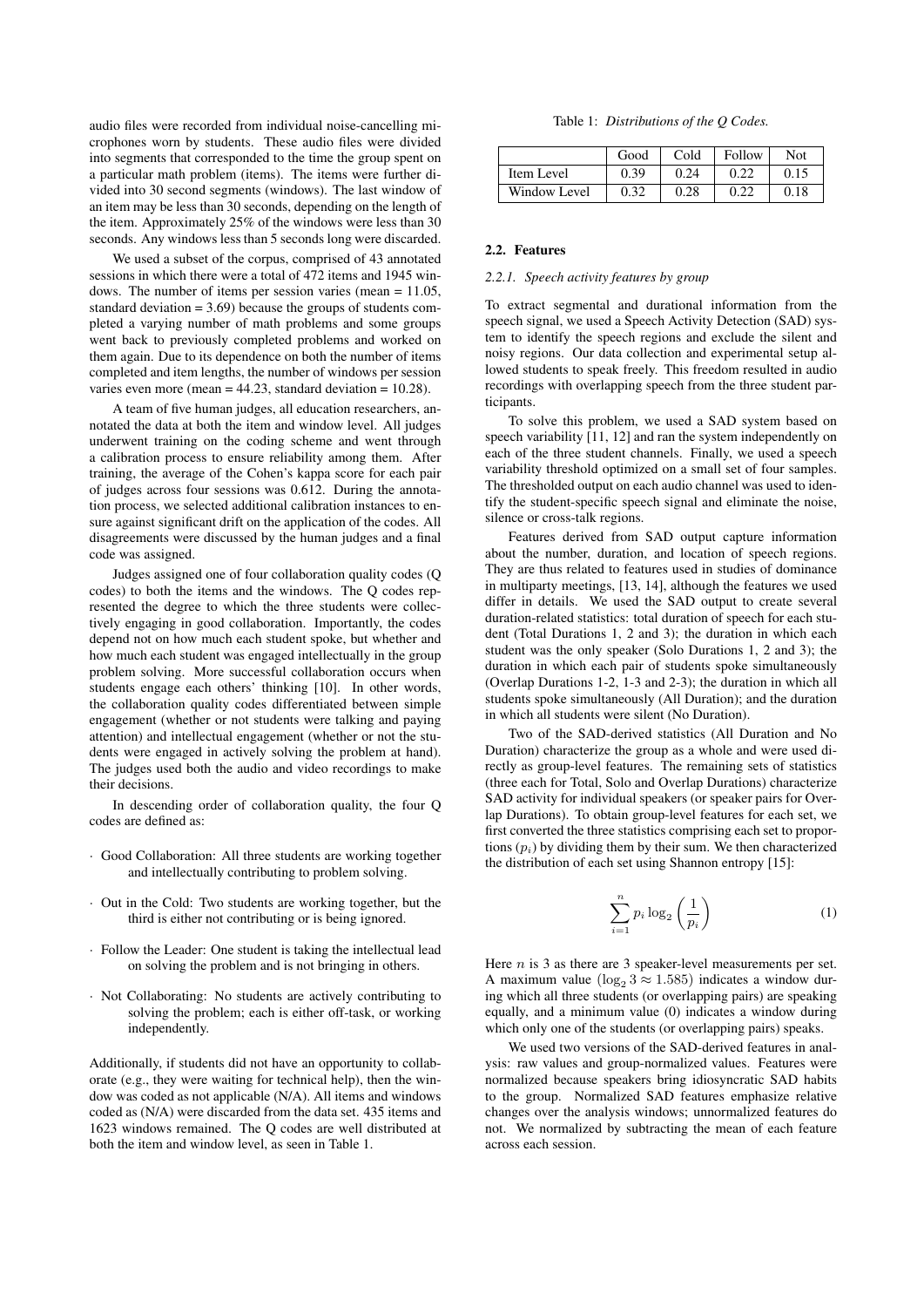

Figure 1: Entropy of Total Duration

Figure 2: Entropy of Solo Duration



Figure 3: Entropy of Overlap Duration

#### *2.2.2. Prosodic features by individual speaker*

We examined a range of features that capture pitch, energy, voicing, and spectral tilt patterns for individual speakers. Unlike the speech activity features, prosodic features in this study were computed "blind" to the prosodic activity of the other participants. Although this approach provides a real-time processing advantage, theoretically we expect performance to be suboptimal since features are not aware of what other speakers are doing. Mapping prosodic features from speaker level to group level is more complex, given that frame-level prosodic information is not binary, as it is for speech activity. In this study, we focus only on the speaker-level prosody features, and leave mapping to the group level for a later study.

Prosodic features were computed for each speaker during each window, and by design did not use any word, phone or other segmentation information. The following features were based on snack get f0 [16] with default parameter settings: mean and standard deviation of fundamental frequency (f0), standard deviation and maximum of the root mean square energy, and standard deviation and maximum of the peak autocorrelation. In addition, pitch was post-processed [17] to locate f0 maxima and record both pitch peak values and pitch peak locations in time. The latter were used as a crude way to capture the distribution of syllable locations, as an estimate of speaking rate and rhythmicity measures. Features used in classification included the maximum, mean, and variance of the distance between peaks, the distance between the window start and the maximum pitch peak, and the standard deviation of the peak f0 values. Spectral tilt features (n=7) included the mean, standard deviation and maximum values of features described in [18]. The idea was to capture changes in vocal effort, as well as voice quality, that could be used to differentiate dominance, uncertainty or off-talk. For all features, two versions were computed: an un-normalized version and a version normalized by session statistics for the speaker. The latter used mean normalization; percentile normalization gave similar results.

#### *2.2.3. Classifiers*

Machine learning experiments were conducted to assess the predictability of collaboration labels. These experiments used both normalized and non-normalized versions of both speech activity features and prosodic features. Group-level features based on speech activity comprised 1623 datapoints with 5 feature dimensions each. Prosodic features were computed independently for each speaker. Since there were 3 speakers per group, there were 3 times as many datapoints (4869 datapoints), as well as a larger set of features (30 dimensions). Predicted val-

ues were Q code annotations, annotated at the group level; the codes were replicated at the speaker level for classification experiments involving prosodic features. Since SAD-derived entropy features and many prosodic features depend on the presence of speech (and, in many cases, voicing), there were missing values in both types of feature sets; these were replaced by the mean values of non-missing data.

Classification was performed using the AdaBoost Stagewise Additive Modeling using a Multi-class Exponential loss function (SAMME) algorithm [19]. In total, 10 Random Decision trees were built and fitted to the data by means of boosting [20]. Classification used 5-fold cross validation. For both SADderived and prosodic features, folds were created such that no speakers were present in both train and test set partitions.

The AdaBoost algorithm tries to approximate a Bayes classifier by means of an iterative procedure that combines many weak classifiers. Specifically, the AdaBoost algorithm starts by building a classifier with un-weighted training samples. The algorithm then increases the weights for the misclassified data samples and builds a new classifier, taking into account the new weights. This procedure is repeated iteratively. Each classifier is assigned a score, and the final classifier is the linear combination of the classifier from each stage [21]. For multi-class classification, the AdaBoost algorithm can be applied by reducing the multi-class classification problem to multiple two-class problems, or by using the AdaBoost SAMME algorithm [19].

#### 2.3. Results and Discussion

#### *2.3.1. Descriptive statistics on speech activity features*

Descriptive results for the speech activity features are shown in Figures 1-3. The figures show Gaussian kernel density estimations of the speech activity entropy distributions, broken down by Q code. We expect that most good collaborations involve roughly equal participation, and thus segments coded as "good" should have high entropy values (close to the maximum of about 1.585). This appears to be borne out in all three plots, in which the distributions of each entropy statistic for "good" collaborations peak near the maximum entropy value. This indicates that during good collaboration windows, students (and all pairwise combinations of students) tend to speak roughly equal amounts. Furthermore, the other collaboration types (including "not") have far lower densities of high entropy values, indicating that when students are speaking equally it is likely, though not certain, that they are collaborating well.

Similarly, for collaborations in which one student is dominating, "follow the leader," we might expect that the "leader" would talk far more than the other two. This expectation would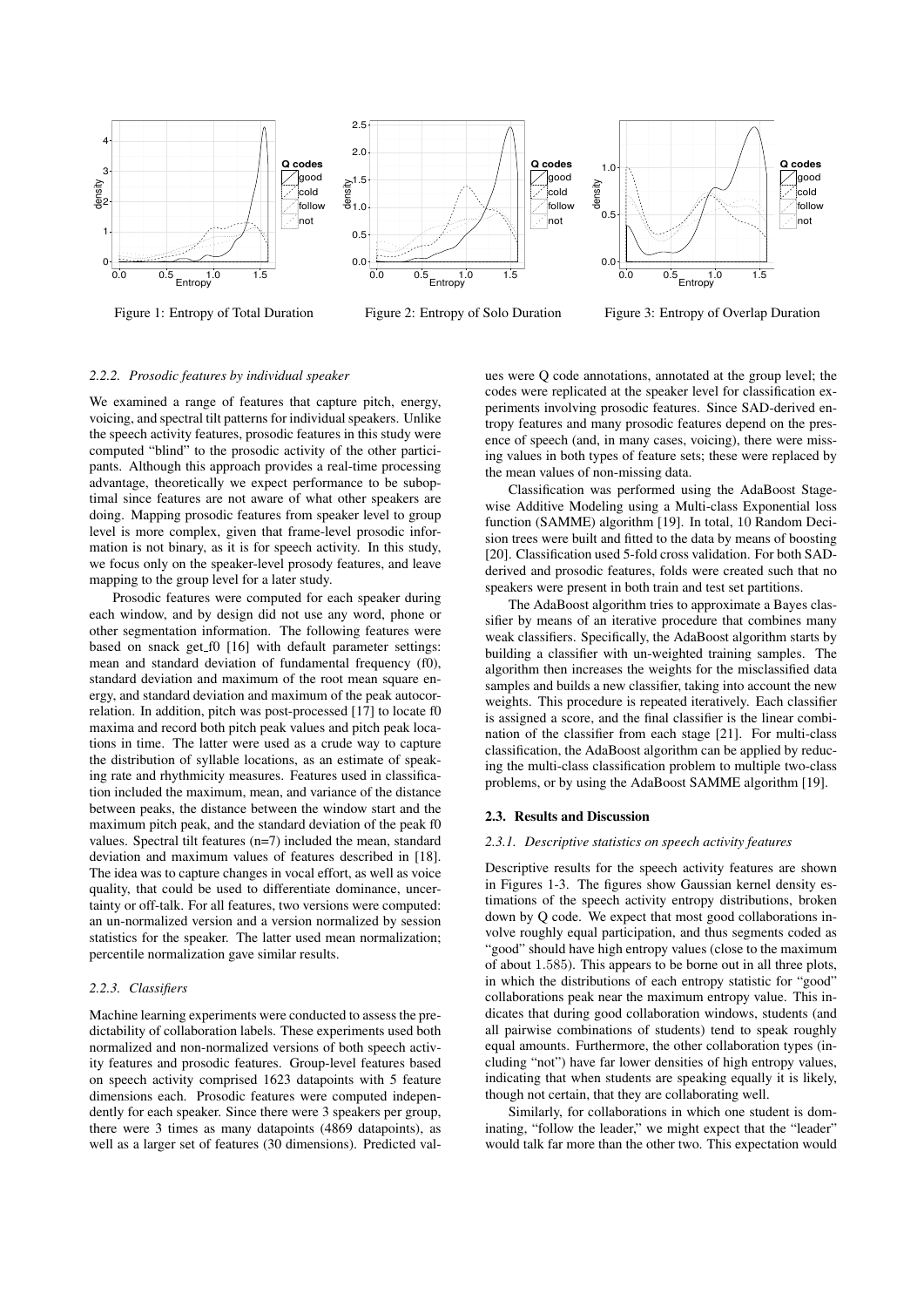|                    | Chance             | Model                                  |                                             |                                          |                                              |  |
|--------------------|--------------------|----------------------------------------|---------------------------------------------|------------------------------------------|----------------------------------------------|--|
| O Code             | <b>Brute Force</b> | Prosodic by<br>Speaker<br>(Normalized) | Prosodic by<br>Speaker (Non-<br>Normalized) | Group Speech<br>Activity<br>(Normalized) | Group Speech<br>Activity<br>(Non-Normalized) |  |
| Good               | 48.5% (100%)       | 38.4\% (38.5\%)                        | $39.4\%$ (41.1\%)                           | 45.7% (52.4%)                            | 52.3% (55.4%)                                |  |
| Cold               | $0\%$ (0\%)        | 28.8% (29.4%)                          | 28.9% (31.0%)                               | 40.4% $(40.6\%)$                         | 39.7% (41.4%)                                |  |
| Follow             | $0\%$ (0\%)        | $21.7\%$ (21.0%)                       | $22.6\% (22.7\%)$                           | $22.4\%$ (22.3%)                         | $23.5\%$ (22.6%)                             |  |
| <b>Not</b>         | $0\%$ (0\%)        | $20.9\%$ (21.8%)                       | 24.7% (24.5%)                               | $27.0\%$ (25.6%)                         | $26.0\%$ (29.0%)                             |  |
| Overall            | Chance             | Model                                  |                                             |                                          |                                              |  |
| Weighted average   | 15.7% (32.5%)      | $29.0\%$ (29.2\%)                      | $30.2\%$ (31.3%)                            | 35.8% (37.8%)                            | 37.9% (39.7%)                                |  |
| Unweighted average | 12.2% (25.0%)      | 27.5% (27.7%)                          | 28.9% (29.8%)                               | 33.9% (35.2%)                            | 35.4% (37.1%)                                |  |

Table 2: *Class results for*  $F_1$  *and (Accuracy) by model type. Chance using crude method: assign all tokens to most frequent class.* 

be evidenced by entropy scores near 0 for the Total and Solo Duration statistics for "follow." However, the expectation is not reflected in the data.

For the "out in the cold" class, in which two students are collaborating with each other to the exclusion of the third, we might expect to see this best reflected in the Overlap Duration plot. Specifically, one pair of students (the collaborating pair) should overlap much more than the other two pairs, and we should therefore see an entropy close to 0. This is borne out in Figure 3, where the "cold" distribution peaks at 0.

#### *2.3.2. Classification experiments*

Results for classification experiments using AdaBoost are shown in Table 2, using both  $F_1$  and accuracy (shown in parenthesis) as metrics since we are interested in precision and recall irrespective of class priors. The  $F_1$  measure is defined in terms of the harmonic mean of Precision  $(P)$  and Recall  $(R)$ :

$$
F_1 = \frac{2PR}{P + R} \tag{2}
$$

Results are shown at both the class level (Q codes) and the overall level (weighted and unweighted averages). As a point of comparison to a system without any information, we provide performance for a "brute" force approach that assigns all tokens to the most frequent class–in this case, "good."

As shown, all three models outperform the brute force classifier. The SAD features are better predictors overall than the prosodic features. This result is consistent with the definitions of the four classes, since spoken participation by different numbers of students partly (but not completely) determines annotations. SAD features also take into account time-aligned information about talk patterns of all members of a group, while the current prosodic features know only about one speaker at a time. Despite these limitations, prosodic features still provide information. They give almost the same performance as SAD features for "not" and "follow", and are less biased toward the frequent class than are SAD features. Further gains may be possible by mapping prosodic features to the group level, or if combined with SAD features at the speaker level.

We analyzed feature importance by ranking features according to classifier information gain. Interestingly, the most useful features measured variance and/or maximum values of pitch, variability in spectral tilt, or variation in the location of pitch peaks within the window (correlated with lack of regular pitch accent timing). More analysis is needed, but these features tend to capture a departure from a canonical speaking style. These features may be most important because they

help detect off-talk, including stylistic changes associated with joking, strange noises, imitations, teasing, exclamations, and so on. This explanation is consistent with the relatively good performance of prosody for the "not collaborating" class, since off-talk was considered a non-collaborative behavior.

For both feature types, mean-based and percentile-based normalization using the speakers session statistics gave no advantage over the features that were not speaker-session normalized. This result deserves further attention. Since SAD features capture relative amounts of talk over the group, one would expect that normalizing for session would help adjust for differences in idiosyncratic groupings of speakers with different SAD habits. For prosodic features, pitch is typically speakernormalized, but this was not motivated here. One possible explanation is that the age ranges of the children made this less of an issue than for adult males and females, but more investigation is needed. A second possibility is that better normalization is needed, although speaker-based percentile normalization of pitch should be an appropriate first approximation. A third possibility is that the types of events the features cue could be extreme enough to show up regardless of normalization (for example, features associated with exclamations or off-talk).

## 3. Conclusions

Collaborative learning is an important skill for students to master, and there is a clear need to assist teachers in monitoring simultaneous group learning in the classroom. Our findings offer first results which suggest that automatic processing of speech offers promise for addressing this important need. We used simple features based only on speech activity and speech prosody. This approach is privacy-preserving, since it uses no video or lexical information.

Results reveal that both SAD and prosodic features perform well above chance, and offer potential complementarity based on class-specific results. Furthermore, session-based normalization at the speaker level did not appear to be necessary, suggesting good performance may be achieved without look-ahead. Future work will address the mapping of prosodic features to the group level, and assessment of whether further gains are possible using group-level fusion of the two feature types.

## 4. Acknowledgements

We gratefully acknowledge the contributions and support of Diana Jang, Erik Kellner, Tiffany Leones, Tina Stanford, Jeremy Fritts and Jeremy Roschelle. This work was funded by National Science Foundation grant #DRL-1432606.